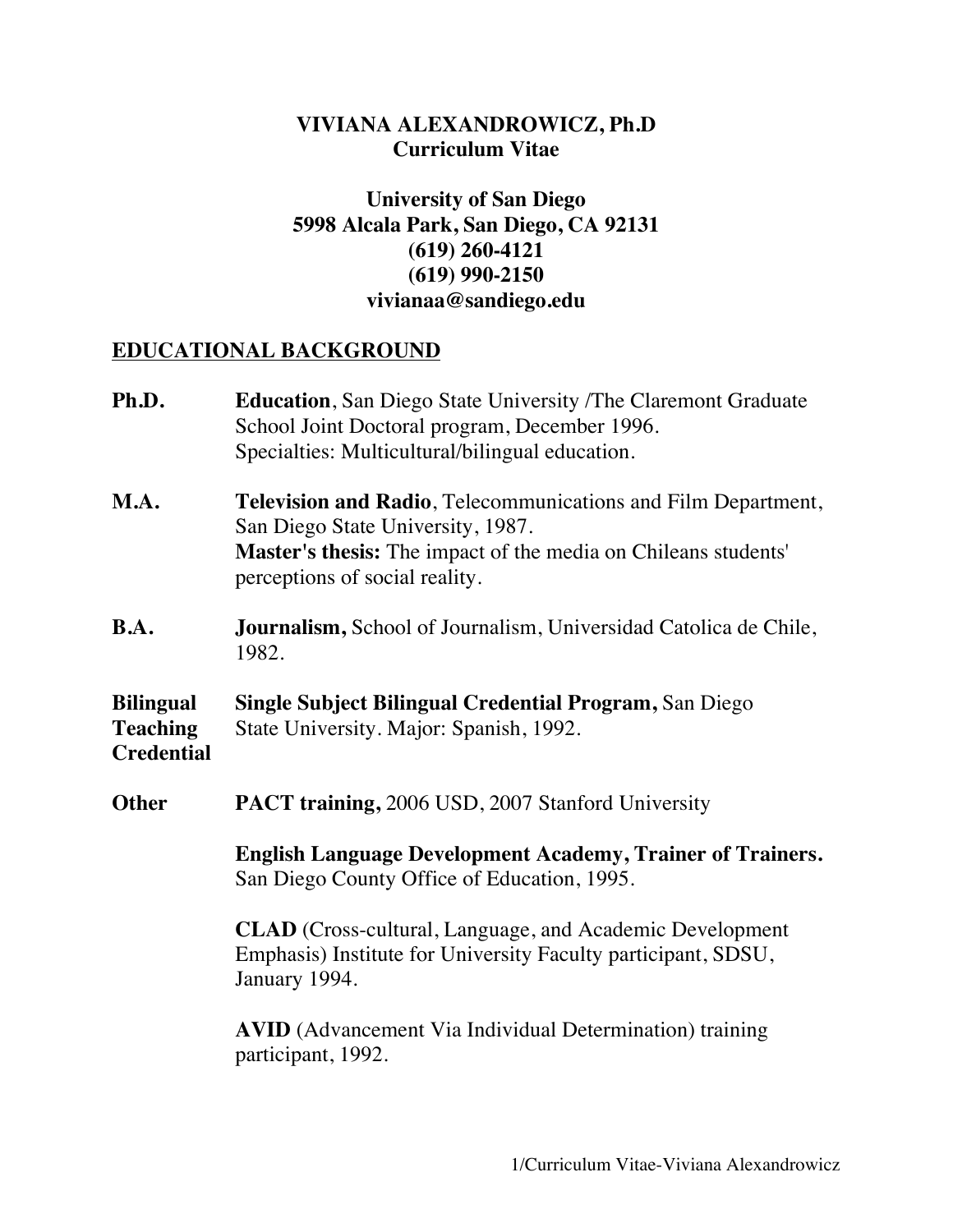#### **Spanish literature, linguistics, and teaching methodology,**  extensive graduate course work, 1986-88.

**Professional Newscasting Degree**. Newscasters' Union of Chile, 1980.

## **Scholarships**

**Title VII Bilingual Education Fellowship,** United States Department of Education. 1987

# **California State University Forgivable Loan for Doctoral Studies. 1988**

#### **Awards and Nominations**

**Faculty Nominee** by USD faculty and President for the **Thomas Ehrlich Nominations Award** for Service Learning, Campus Compact, 1998**.**

**USD University Professor,** 2004-2005.

# **PROFESSIONAL EXPERIENCE**

| •Associate Professor, School of Leadership<br>and Education Sciences, University of San Diego                 | 2003-Present |
|---------------------------------------------------------------------------------------------------------------|--------------|
| <b>Assistant Professor, School of Education</b><br>University of San Diego                                    | 1994-2003    |
| •Student teacher supervisor, School of<br>Leadership and Education Sciences,<br>Credential and TESOL Programs | 1995-Present |
| <b>•TESOL Master's Program Developer and</b><br>Coordinator, SOLES, USD                                       | 2003-2006    |
| •Lecturer, Policy Studies Department, San Diego                                                               | 1991-1994    |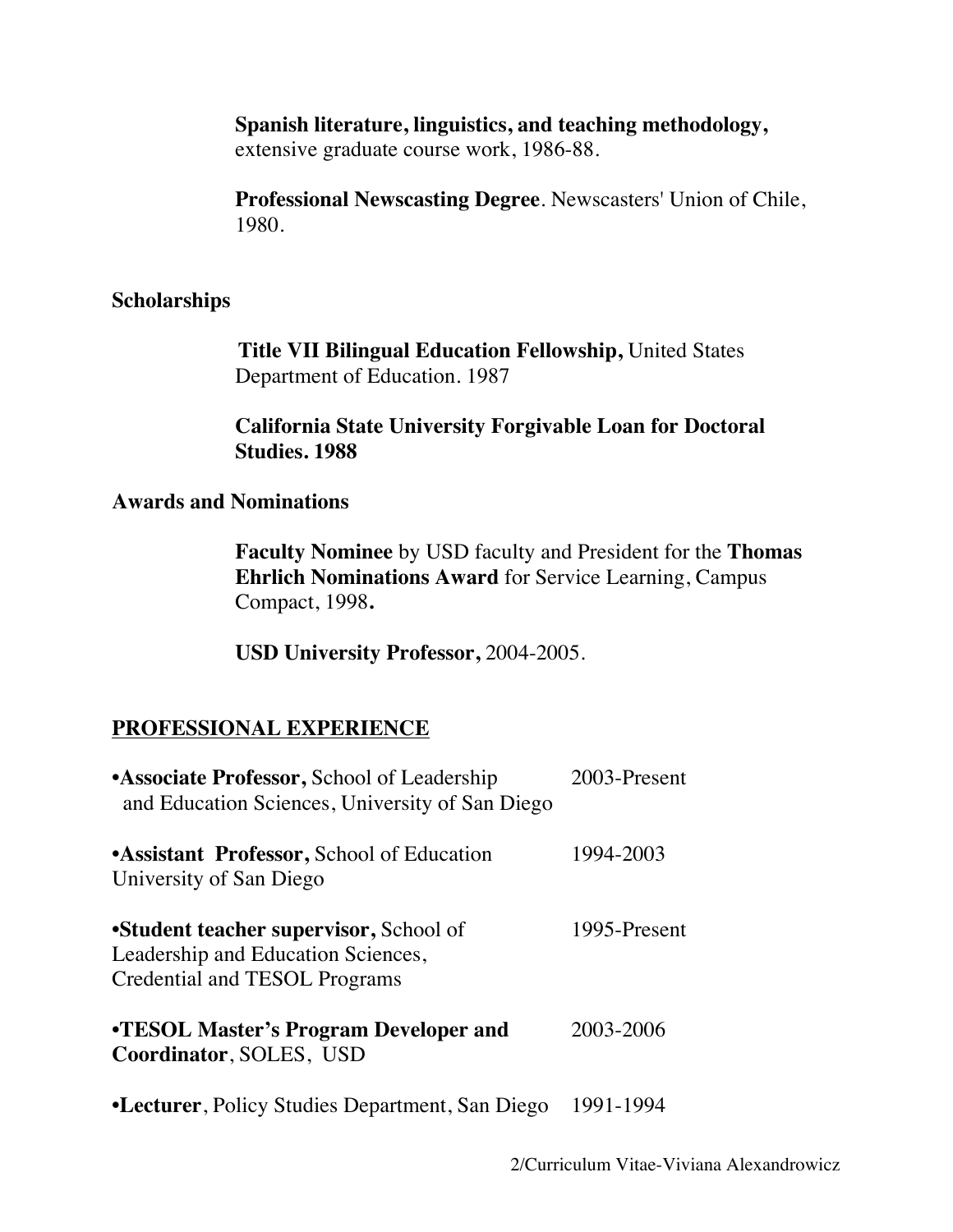State University

| <b>Student Teacher Supervisor Policy studies</b><br>Department, San Diego State University                           | 1990-1994  |
|----------------------------------------------------------------------------------------------------------------------|------------|
| <b>•Graduate Teaching Assistant, Spanish</b><br>Department San Diego State University                                | 1986-1988  |
| <b>•Bilingual Teacher, Castle Park Middle School,</b><br>Sweetwater Union High School District                       | 1992       |
| <b>•Bilingual Teacher/media Specialist,</b><br>Lowell Elementary School, San Diego Unified<br><b>School District</b> | 1990       |
| <b>Junior/High School Teacher, Escuela</b><br>Publica Tecnica A60 (527),                                             | 1980-1982. |
| <b>Bilingual Media Consultant</b><br>San Ysidro School District,                                                     | 1989-1990. |

#### **Publications**

#### Refereed

Alexandrowicz, V *(Spring 2002). Effective Instruction for Second language Learners: What Tutors Must Know.* Reading Improvement Journal.

Alexandrowicz, V. (Spring/Summer 2001). Community Service Learning as a Springboard for Student Constructed Case Studies from Culturally Diverse Settings. Education Journal.

Alexandrowicz, V. (2002). *Career counseling services in schools in Chile.*  Career Planning and Adult Development Journal.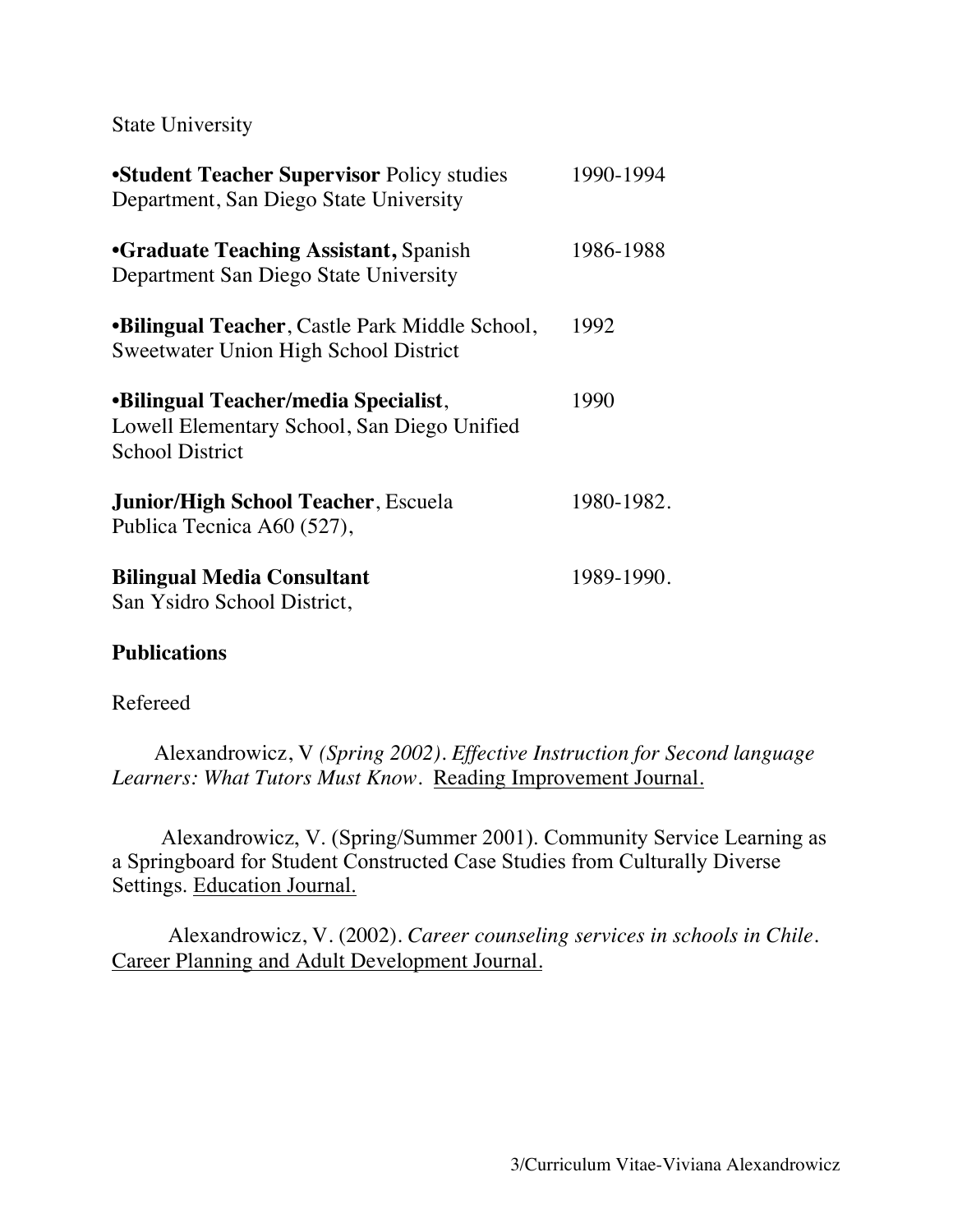Non –refereed

Buczynski, S., Inoue, N., Lattimer, H., & Alexandrowicz, V. (2010). Developing a policy for an international experience requirement in a graduate .teacher education program: a cautionary tale. Teaching Education.

Alexandrowicz (2004-2005). A website for Teachers and Tutors of English Learners. It's being modified and reconstructed.

Alexandrowicz, V. & Ochoa, A. (Special Issue 1999-2000*). Teacher Education Reform: Issues in the Preparation of Emergency Bilingual Teachers*. Association for Mexican American Educators Journal.

Alexandrowicz, V. (1999). Promoting Linguistically Diverse Learners' Academic Success In Cunningham, W. & Cordeiro, P., Educational Administration: A Problem Based Approach. Boston: Allyn & BAcon.

Alexandrowicz, V. (Winter 1997). Collegiality and Bilingual Teachers. Kappa Delta Pi Record, published by the International Honor Society in Education.

Alexandrowicz, V. (1996). Teacher Training: The Effectiveness of Bilingual Teacher Education Programs in California. Ph.D. Dissertation Thesis, SDSU/Claremont Graduate School.

Hamner, J. & Alexandrowicz, V. (1992). Dimension in Education Parent Guide. Times Mirror Cable Television.

#### **In Progress**

Human Subjects proposal for a study on "Project Based Learning and English Language Learners: A framework for accessing the curriculum. "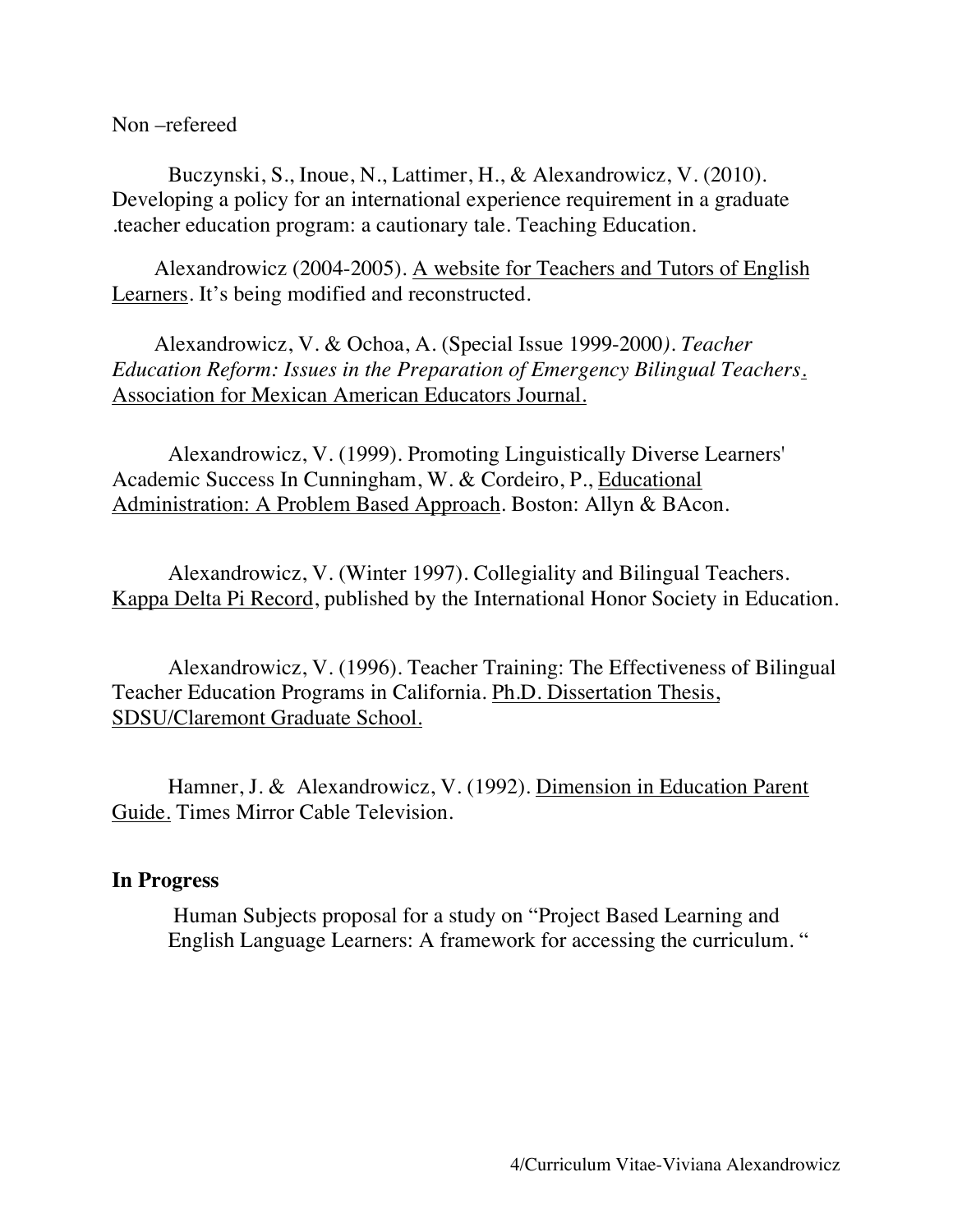# **Conference, Professional Presentations and Workshops**

## Refereed

Preparing Teachers to Use Project-based Learning (PBL) within the Context of 21<sup>st</sup> Century Skills, co-presenter with Bobbi Hansen, Association for Teacher Education, Orlando, 2/12-16, 2011

Internationalizing Teacher Preparation and Graduate Education Programs: Pedagogical and Clinical Experience with Domestic and International Perspectives, co-presenter with Reyes Quezada, Heather Lattimer, and Bobbi Hansen. American Association for Colleges of Teacher Education (AACTE), Atlanta, February 2010.

Abstract accepted on Internationalizing the Curriculum, (Heather Lattimer presented) California Council on Teacher Education, San Diego, October 16-18, 2008.

Helping ESL Teachers Help Students Acquire literacy: Strategies and resources. 14th European Conference on reading. Zagreb, Croatia. July 31-auguts 3, 2005

TESL/TEFL Education Supported through the Web: Examining a Unique New Resource Site for Teachers and Tutors Around the Globe. Annual Conference for Teachers of English "Reflective Teaching," Dominican Republic, West Indies, June 8-11, 2004.

Integrating Community Service Learning to promote cultural understanding in higher education: Doest it work?  $17<sup>th</sup>$  Annual National Conference on Race and Ethnicity in American Higher Education (NCORE). Miami Florida, June 1-5, 2004.

Border Crossing: From Tourism to Social Justice. Co presented with Jaime Romo, school of Education USD, Michelle Camacho, Sociology USD, and Kevin Guerrieri, Spanish USD. Seventh Annual Continuums of Service Conference. March 10-12, 2004.

Problem Based Learning: A powerful approach for teaching and training in any field? 8th International Conference on Experiential Learning, July 1-5, 2002, Slovenia.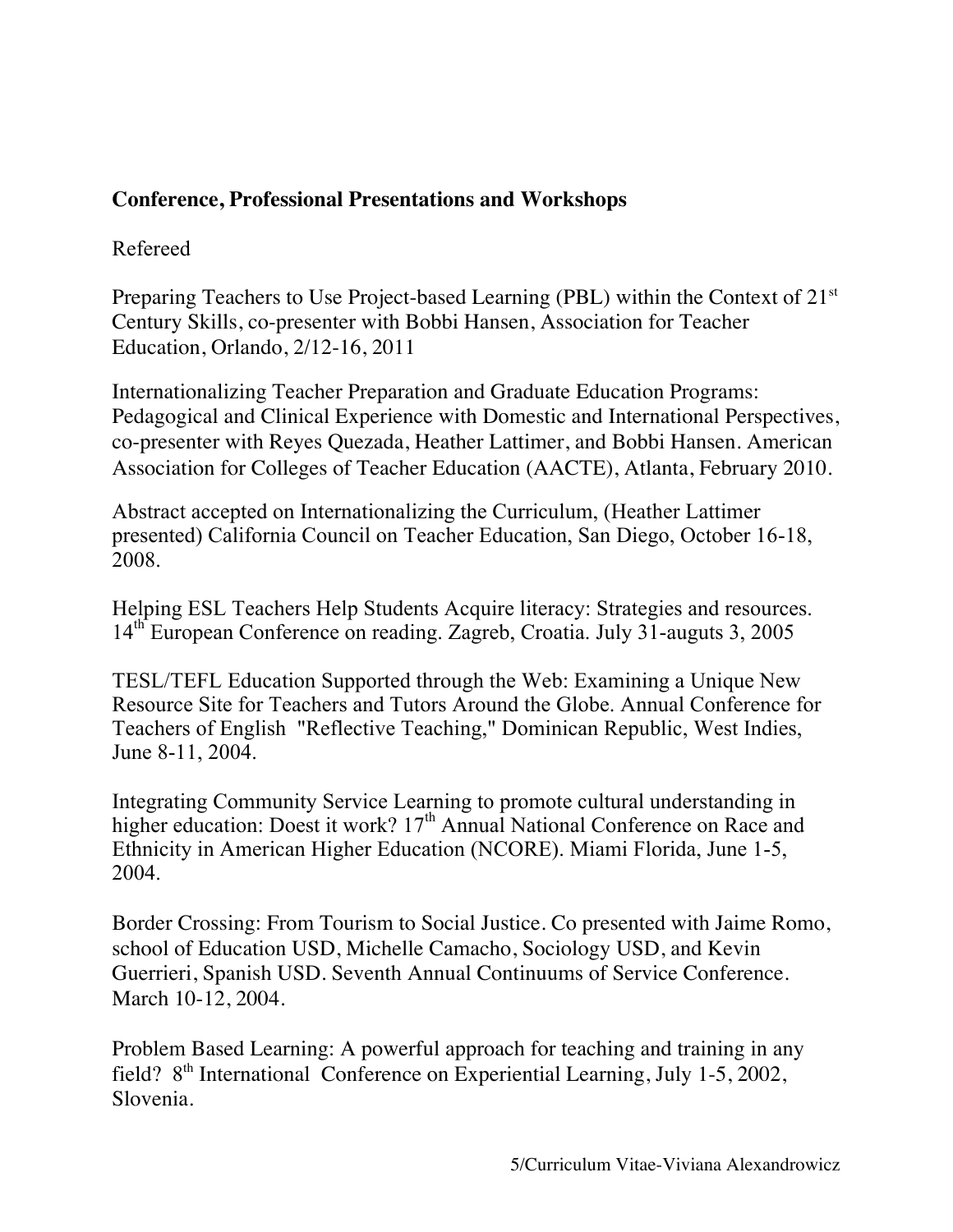Can the Schools Really provide Equal education to Linguistically and culturally diverse students in the U.S.? National Association of Hispanic & Latino Studies, national association of African American Studies, 2001 International Conference, August 29-September 3, Cancun Mexico

"Developing Students' Cross-cultural understanding and Skills through Community Service Learning. International Consortium for Experiential Education Conference. Auckland, New Zealand, December 2000.

The development of a website as a vehicle for fostering cultural understanding and supporting linguistically diverse people. Eight Annual Diversity Conference, May 2-5, 2000, San Diego.

"Second language Learners: Are we Preparing Effective Administrators?" UCEA Conference Albuquerque, New Mexico, October 2000.

"Beyond Good Instruction: Transforming Teaching for Second Language Learners." Workshop offered at the California Teachers of English to Speakers of other Languages (CATESOL), Sacramento, CA, April 6-9, 2000.

"Connecting K-12 with Colleges: Providing tutoring for ESL Students". Paper presented at the California Teachers of English to Speakers of other Languages (CATESOL), Sacramento, CA, April 6-9, 2000.

"Tutors in the Classroom: How to Make it Work for Second Language Students". Paper presented at the California Association for Bilingual Education Conference, San Francisco, CA, March 20-24, 2000.

ESL training for the Rotaract volunteer project for Los Boys of Sudan. 2003

Beginning Teacher Support and Assessment Workshop, Guest speaker, Poway School District, February 12, 2002.

Education plenary: What's the value of having each side of the border's speak the other's language and understand the other's culture—And how do we get there? Community-Building for Peace and Justice: Dos Paises, una Comunidad. Panelist, Rotary International and Joan B. Kroc Dedicatory Conference, December 7-8, San Diego.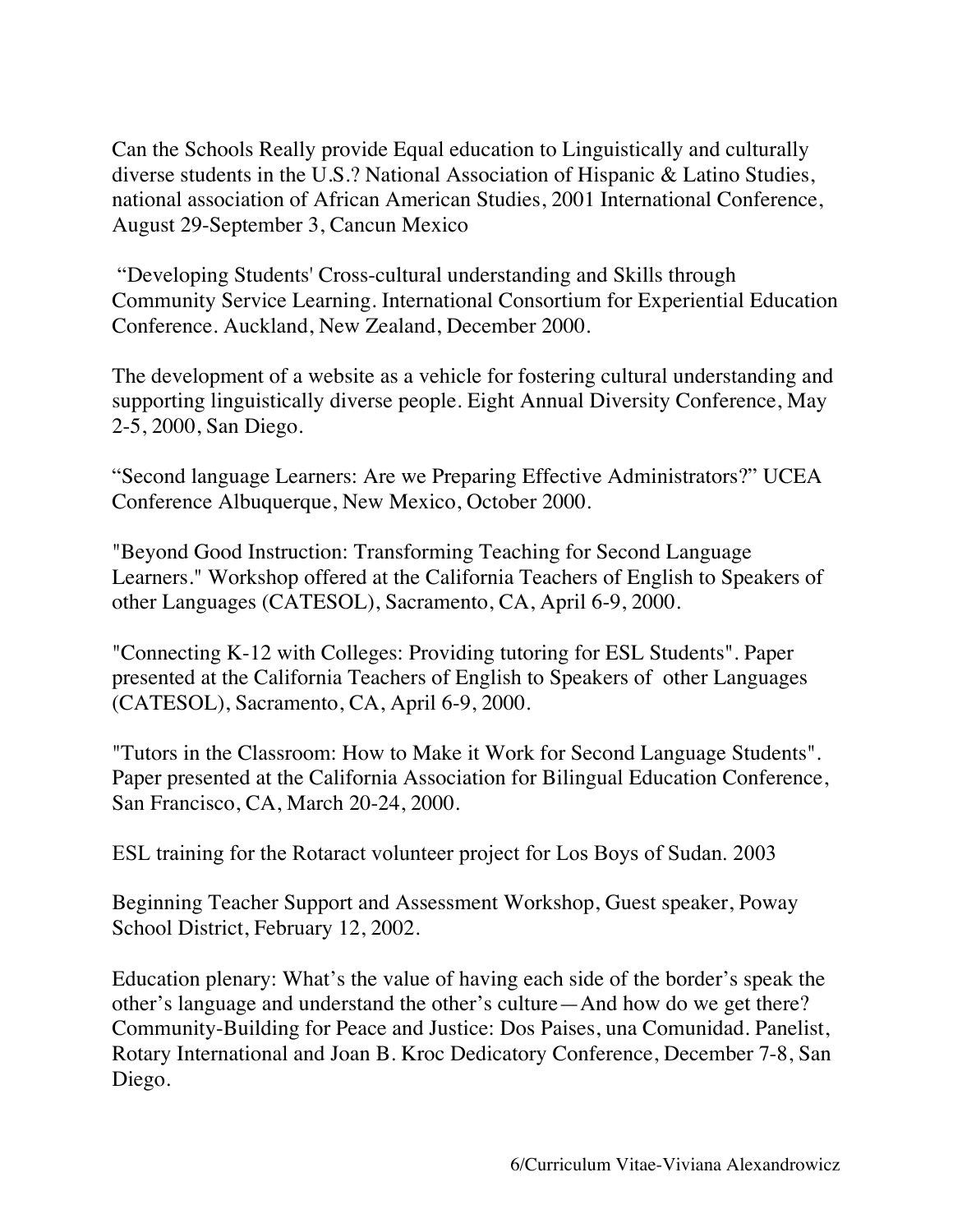"Supporting children's literacy development: A workshop for culturally diverse parents". Carson Elementary School, San Diego, California.

Community Service at USD. Co-presented with the Provost Dr. Lazarus and Associate Provost Dr. Villis at the poster presentation, WASC, 2000, Anaheim,California.

"Cultural Democracy: Issues and Conditions Impacting K to Higher Education Students." Presented in a panel with Alberto Ochoa, Jill Kerper Mora, and Evangelina Jones from SDSU at the Conference for Mexican American Educators (AMAE), San Diego, CA, November 1999.

"Immigrants as teachers of our Future Workforce". Co-presented with Kathleen Brewster, director of the Sudanese Project, at the National Society for Experiential Education Conference (NSEE), San Diego, CA, October, 1999.

"Experiential Education as a Springboard for Student Created Case Studies in Culturally Diverse Settings." Paper presented at the World Association for Case Method Research and Application. Caceres, Nueva Extremadura, Spain, July, 1999.

"El Futuro del Bilinguismo en Estados Unidos: Hay Esperanzas?" (The Future of Bilingualism in the US: Are there any Hopes?). Presented at the International Reading Association Conference, San Diego, CA, May 1999.

"Community Service Learning: A Critical Approach for Preparing Teachers in a Linguistically Diverse Society?" Co-presented at the California Council on the Education of Teachers (CCET), San Diego, October 29-31, 1998

"Helping ESL Students Succeed in the Classroom: The Power of ESL Training. International Reading Association (IRA) 17th World Congress, Ocho Rios, JAMAICA, July 21-24, 1998.

Facilitated the session "La Educacion civica y la cultura politica en los Libros de Texto Mexicanos," by Sara Corona Berkin, Universidad Autonoma Metropolitana, Xochimilco, Mexico, International Reading Association (IRA) 17th World Congress, Ocho Rios, JAMAICA, July 21-24, 1998.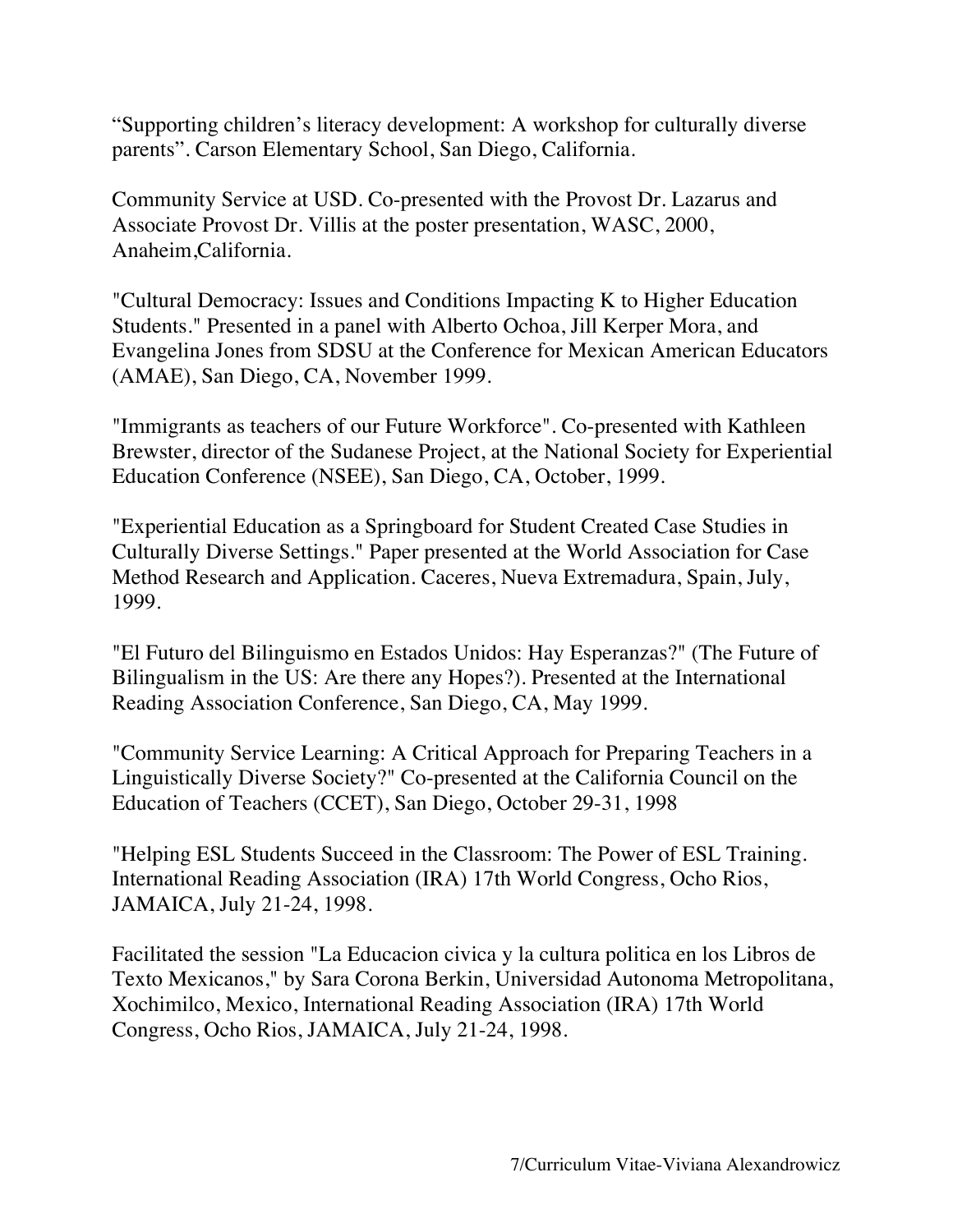"Teacher Education Reform: Issues and Concerns in the Preparation of Teachers with Emergency Credentials." Co-presented with Alberto Ochoa at the American Educational Research Association (AERA), San Diego, CA, April 13-17, 1998.

"Bilingual teachers Under Pressure: Emergency Credentials.". Co-presented with Alberto Ochoa at the California Association for Bilingual Education (CABE) Conference, San Jose, CA, February 4-7, 1998.

"Teacher Education and Character Education Development in a Culturally and Linguistically Diverse Society", The National Character Education Partnership Annual Forum, San Diego, February 8, 1997

Moderator, "Role-Alike School Site Administrator Session", The National Character Education Partnership Annual Forum, San Diego, February 8, 1997.

"Collaboration as a Key to Successful Community Service Learning", National Association for Experiential Education Annual Conference, Snowbird, Utah, October 1996. Co-presented with Judy Rauner, Director for Community Service Learning at USD.

"Bilingual Teacher Education Programs in California: Teacher perceptions", American Educational Research Association (AERA) Annual Conference, New York, April 1996. Co-presented with Alberto Ochoa, Director of the SDSU Secondary Bilingual Program.

"Bilingual Teacher Education: What are We Doing Right, What Needs to be Changed", National Association for Bilingual Education (NABE), March 16, 1996, Orlando, Florida.

"Institutional Responsiveness to the Educational Development of Linguistically Diverse Students: Case Studies of Change and Resistance", California Association for Bilingual Education (CABE), February 2, 1995, Anaheim, California. Copresented with colleagues from San Diego State University and the University of California San Diego.

"Technology Applications in the Linguistically Diverse Classroom", 22nd Annual Conference, California Association of Teachers of English to Speakers of other Languages (CATESOL), April 1991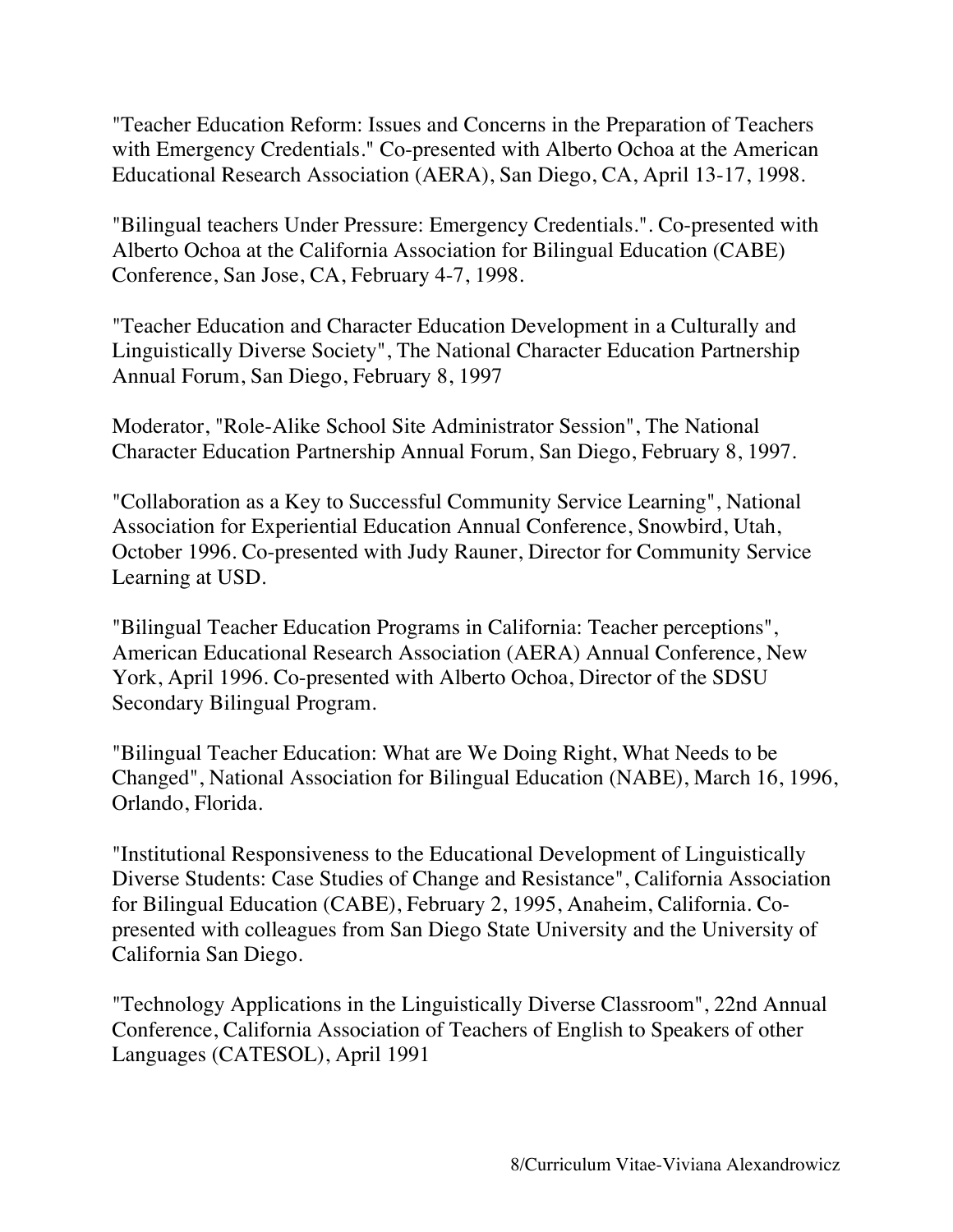"Integration of Technology in the Multilingual School", North Central Regional Educational Laboratory (NCREL), Chicago, October 1990.

## Non refereed

Co-Presenter with Francisco Herrera, ISCAR, September 8-13, 2008, San Diego California. Teaching English as a Second Language: Interaction, Collaboration and Challenges for Teachers and Learners.

ESL training for the Rotaract volunteer project for Los Boys of Sudan. 2003

Beginning Teacher Support and Assessment Workshop, Guest speaker, Poway School District, February 12, 2002.

Education plenary: What's the value of having each side of the border's speak the other's language and understand the other's culture—And how do we get there? *Community-Building for Peace and Justice: Dos Paises,una Comunidad.* Panelist, *Rotary International and Joan B. Kroc Dedicatory Conference, December 7-8, San Diego, 2003*.

Community Service at USD. Faculty representative and presenter at the Chief Academic Officer's Initiative gathering at USD organized by the Campus Compact. Spring 1999.

Presenter, Social Issues Eight Annual Conference "Bridging Our Identities" Conference April 10-11, 1997

Presenter, Social Issues Conference "Communities in Flux", USD, March 30 -31, 1995.

"Impact of the Media in the Acculturation of Immigrants", Teacher Training Institute for the Pacific Region, SDSU, Summer 1989.

## **Books and Journal Reviews**

Field Reviewer, Reading and Writing Journal. 2000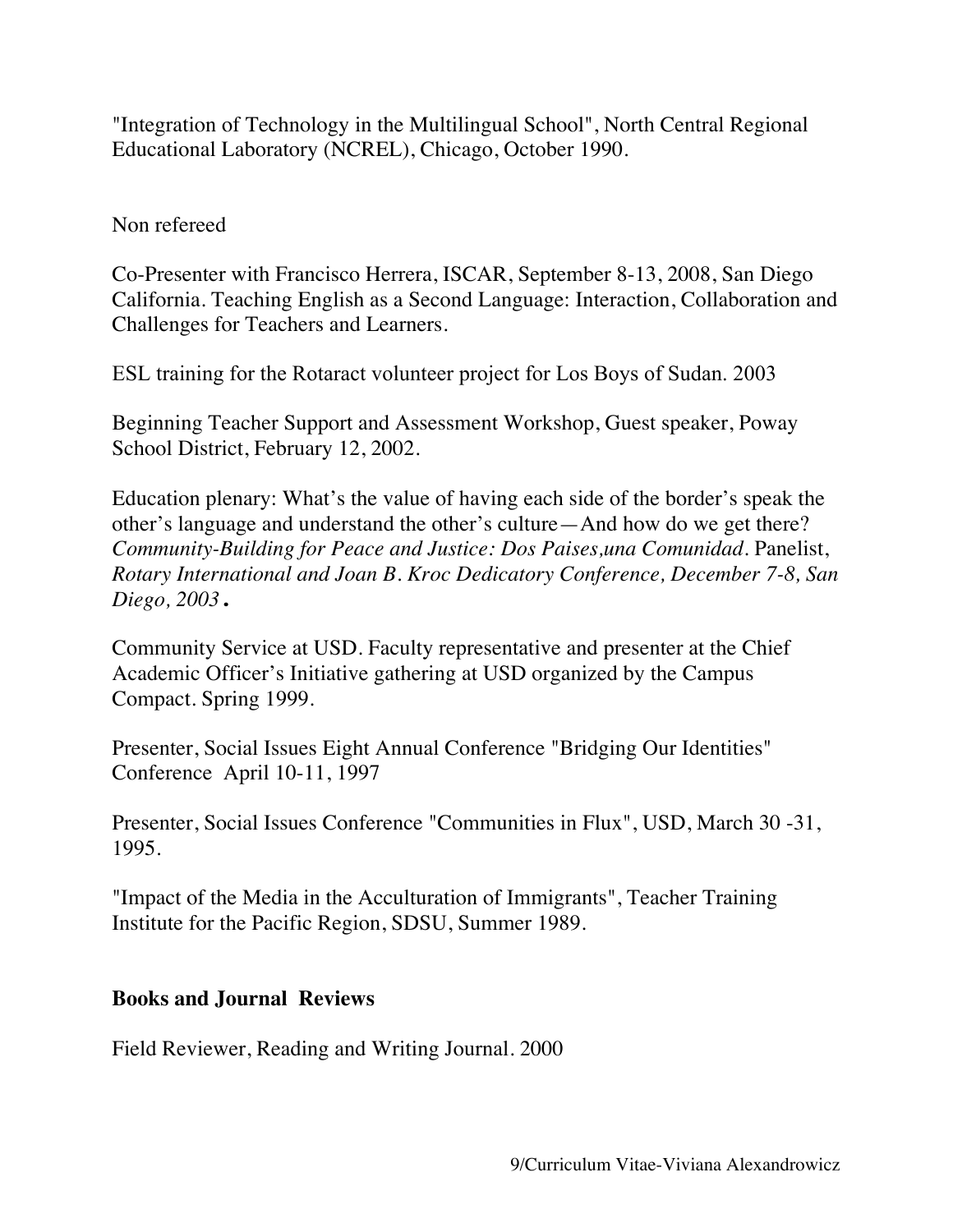Peer Review Evaluator of the English Language Development Standards for California, August 1998.

Book reviewer, CHOICE, Current Reviews for Academic Reviews for Academic Libraries:

•Raising Multilingual Children: Foreign Language Acquisition and Children by Tokuhama-Espinosa, T. Appeared in the July 2001 Issue.

•The Autobiography Club by Susan Florio Ruane, (2002).

# **Grants, Research Projects and Special Programs**

2003-2004 USD Professorship, award of \$13,000 for the Project "A Resource Website for Working and Developing Literacy with Culturally and Linguistically Diverse Community Members" (being re-constructed)

Developed USD Work -Study Program "Tutoring in ESL". \$30,000-80,000. 1999- 2003.

Trans-border Institute 1998-1999 grant, \$1,300 for the project entitled "Binational Teachers' Dialogue: Improving the Education of Latino Students."

USD School of Education 2000-2001 Faculty Research Grant entitled "School administrators' views on their role in providing equal and quality education for second language learners".

USD School of Education 1998-1999 Faculty Research Grant for the project entitled "Cross Age Tutoring in English as a Second Language."

Internationalization of the Curriculum Grant, USD, \$930 to travel to Costa Rica, made contacts to teach abroad, 1995.

## Present and Past Professional Affiliations

Teachers of Speakers of Other Languages (TESOL) Association California Council on Teacher Education/current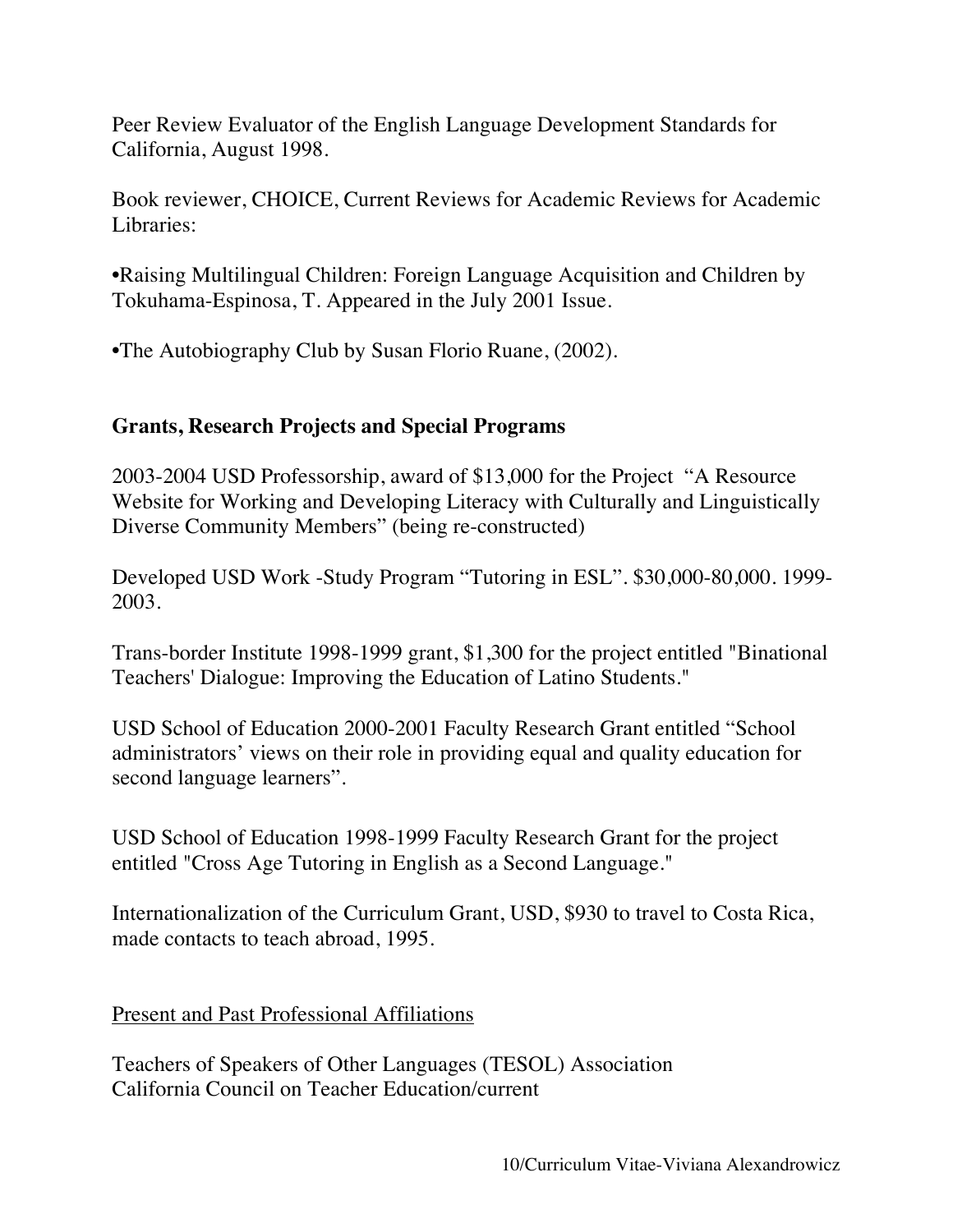National Association for Bilingual Education (NABE)/ renewing California Association for Bilingual Education (CABE)/ renewing California Association of Teachers of Speakers of Other Languages (CATESOL)/renewing Professional and Organizational development Network American Educational Research Association (AERA) National Council of Teachers of English (NCTE) State of California Association for Teacher Educators (SCATE) International Reading Association (IRA) Kappa Delta Pi International Honor Society in Education MANA : A National Latina Organization

## **Teaching Experience**

Courses taught (new numbers):

• EDUC 381 Multicultural Foundations of Education (U-G)

•EDUC 342/542 Methods for Bilingual Education (for CLAD/BCLAD) in Spanish (U-G).

•EDUC 384/584 Methods for Language and Academic Development in English courses conducted in Spanish for the bilingual teaching credential program (BCLAD and 2042, U-G)).

- •EDUC 349/549 Student Teaching Seminar (U-G)
- EDUC 546 Comprehensive Seminar in Bilingual Education (G)
- EDUC 543 Methods for Literacy in TESOL (G)
- EDUC 564 Cross-cultural Communication (G)
- EDUC 501 Family and Community Partnerships (in Alaska, G)
- PLC 520 Teaching and Learning in the Content Area (SDSU)
- Spanish I-II-III-IV (SDSU, U)

## **Students Completed**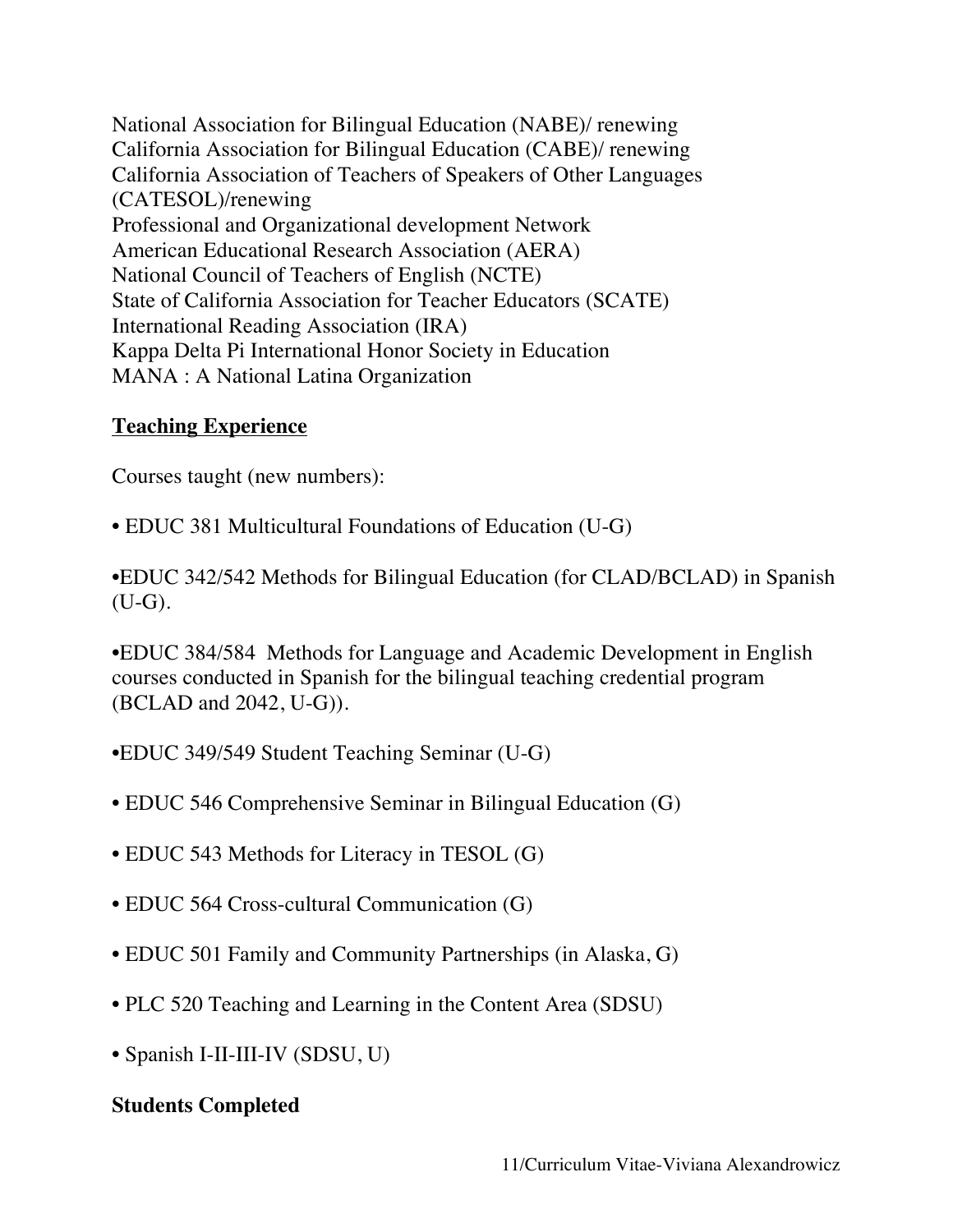Thesis chair 1 Doctoral Students, Associate Advisor 2

#### **Service to SOLES, USD**

Search Committee, TESOL position, Learning and Teaching Department, 2010,

Education Minor Committee, Learning and Teaching Department.

SOLES, Internationalization of the Curriculum Committee, 2010.

SOLES, Sustainability Committee, 2010.

SOLES Global Committee, 2006 and 2010

SOLES Graduate Admissions reader for Learning and Teaching, 2007-2008.

SOLES Assessment Committee, 2005-2007.

TESOL Program recruiter, 2003-2005

NCATE Review Contributor, 2004.

ARRT Appeals Committee, USD, 2003.

School of Education Faculty Search Committee, Counseling position, 2001 & 2002.

School of Education Faculty Search Committee, Bilingual position, 1998.

School of Education Faculty Search Committee, Literacy position, 1999.

Member Travel Abroad Committee, School of Education, USD, 1996-1998.

Co-host and Coordinator, Consejo Bilingue, USD, 1995-2000.

Assisted the director establishing the BCLAD language proficiency and cultural tests, 1995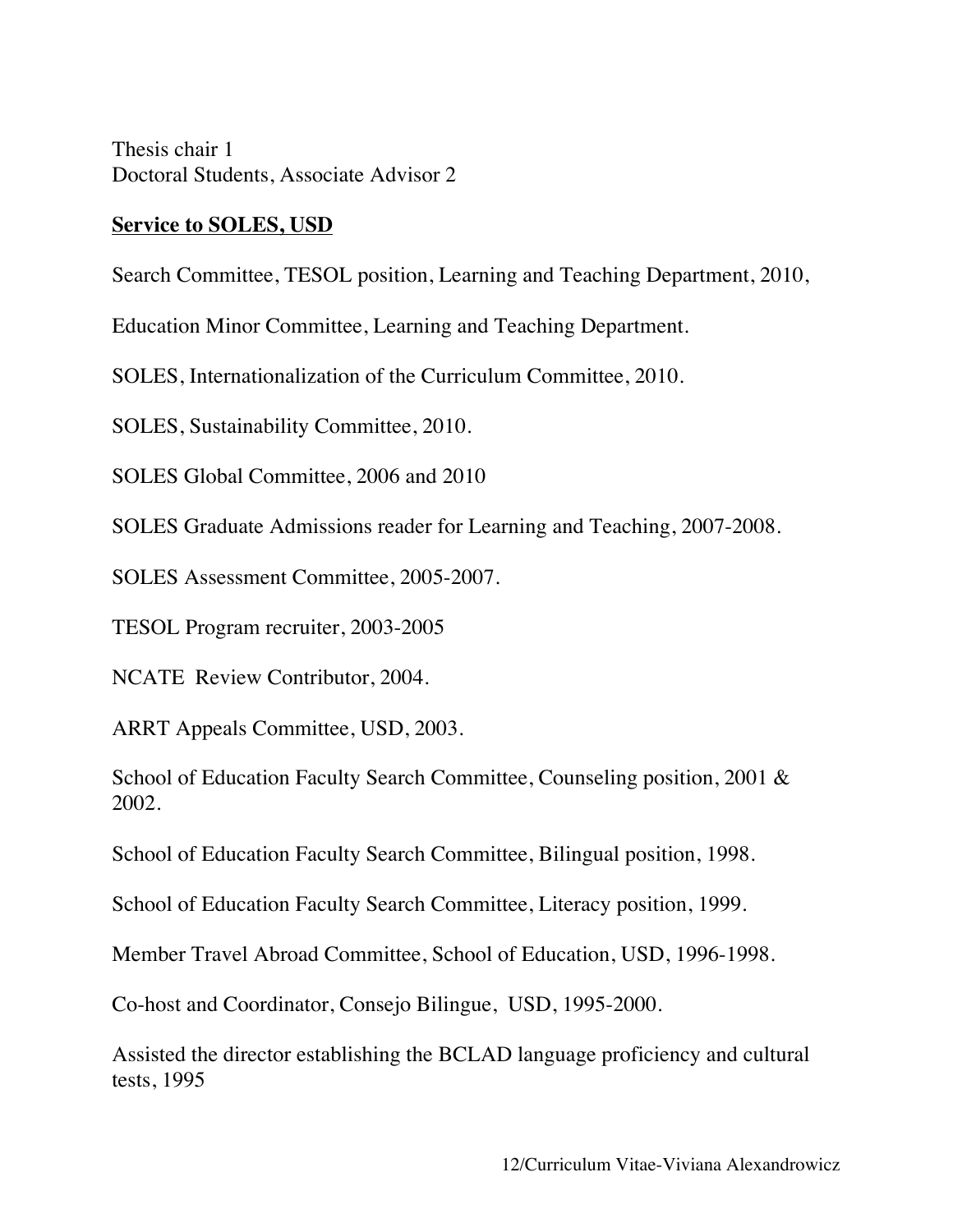Co-wrote the RICA document (with Nancy Hansen and Bobbi Hansen).

## **Service to USD and the Community**

Trans-border Institute representative. 2007 and 2009-2010.

Member, USD Experiential Education Committee, Subcommittee Member Award Selection, 1995-Present.

USD Faculty Liaison and mentor, Community Service Learning, 2001-2005

Syllabi construction presenter for USD faculty 2002-2006.

Search Committee member for Community Service Learning Director, USD, 2002.

Member Faculty Oversight Committee for ESL at USD, 1999.

Experiential Education Committee, School of Education representative, 2000 present.

Center for Learning and Teaching, School of Education representative, 2000-2004.

Chair, USD Experiential Education Committee, 1998-2000.

Member, USD Community Service Learning Advisory Board, 1998-Present.

USD Experiential Education Faculty Representative, Chief Academic Officer's Initiative hosted by Provost Frank Lazarus, 1999.

Member, Interdisciplinary Travel Committee, 1999-2002.

Member, Faculty Oversight Committee for USD ESL Pilot Program, 1999.

Member, USD Latino Task Force Committee, 1999-2000.

Member, Board of Directors, Promise Charter School. 2004.

Honorary Board Member, Sudanese English Project, 1999 - Present.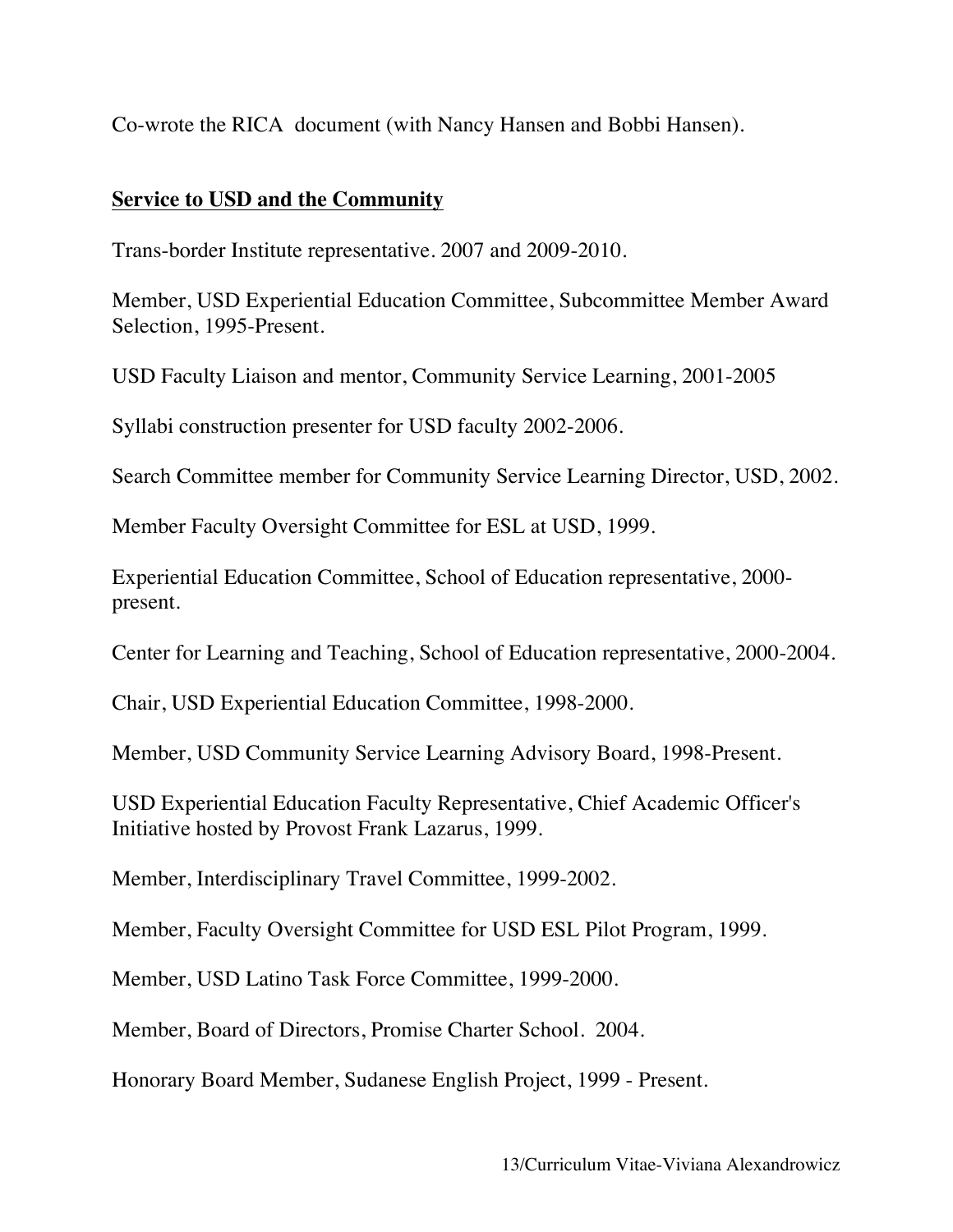Monroe Clark Middle School's Hispanic Read Volunteer, May 27, 1999.

Partner, Bilingual Recruitment Efforts, Second Language Office SDCOE/ Teacher Education Programs in San Diego, 1996.

Volunteer Consultant to Second Language Department Chair, San Diego High School, 1996.

Faculty Mentor, Community Service Learning, USD, 1996.

Guest Speaker and Facilitator, PTA Meeting/Workshop, Capri Elementary School, Encinitas School District, May 21, 1996.

Volunteer Consultant, International Rescue Committee Project San Diego, 1996.

Member, USD Honorary Degrees Committee, 1995-1998.

Member, USD Internationalization of the Curriculum Committee and Member Subcommittee, Award Selection 1996-1998.

Member, USD School of Education Curriculum Committee, 1995.

Member, Action Network, USD, 1995.

Alternate Member, USD Senate Committee, 1994-1995.

Member Pacific Oaks College Advisory Panel, CLAD Credential Program, 1995.

Guest Speaker, Career Fair, Memorial Junior High School, 1994.

Ad Hoc committee for Latin Faculty members at USD. 2002- 2003.

Committee for second language at USD, 1999.

# **Related Experience**

**Telecommunications Researcher and Public Relations Officer Graduate Fellowship,** KPBS-TV Public Broadcasting, 1987-1989.